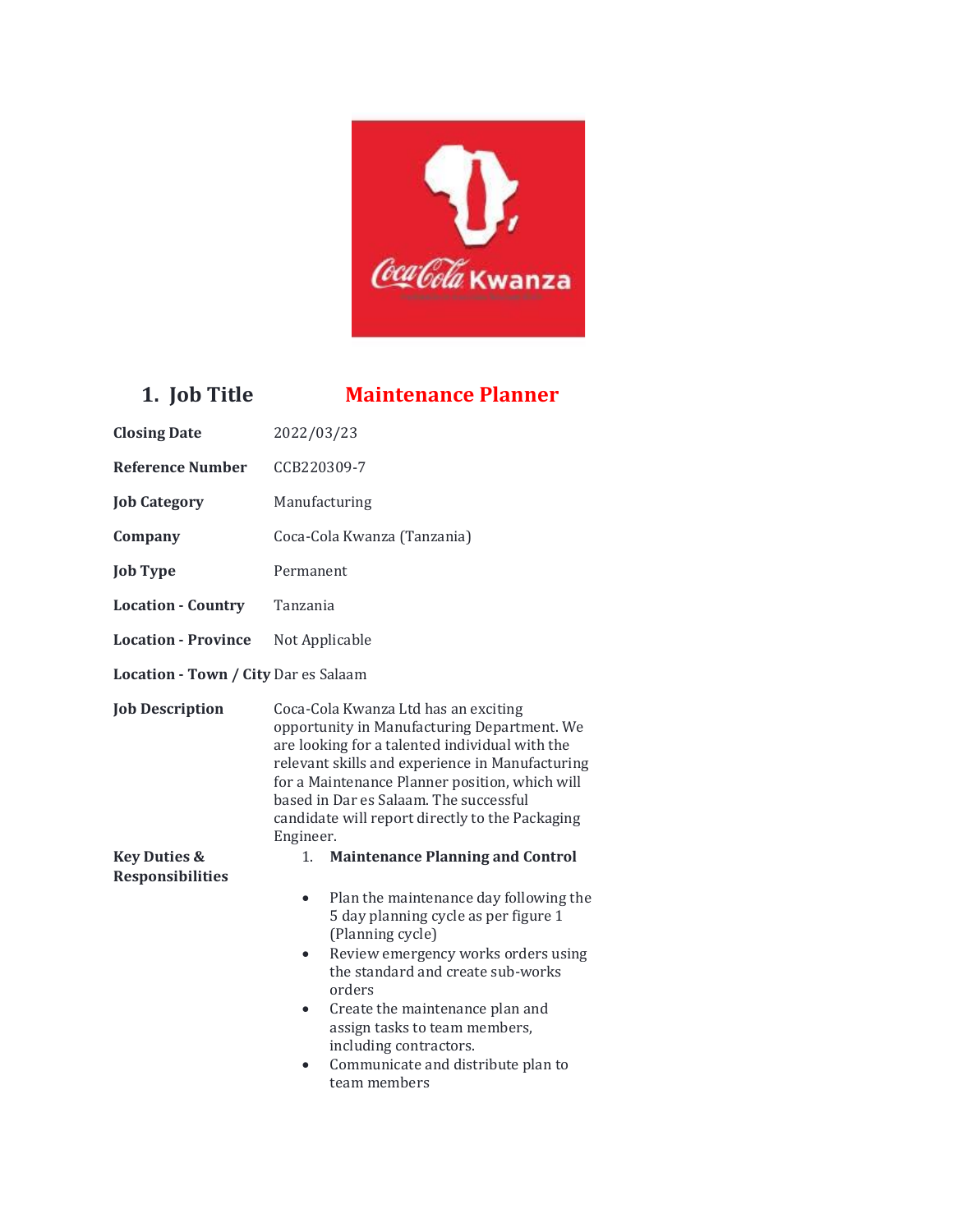- Update the maintenance plan directly after the forward planning meeting
- Organize and distribute maintenance work orders with loading sheet to Team Leaders
- Ensures that required tools and spares are available
- Plan the execution of the autonomous maintenance and running schedules for the unit
- Chair Pre/Post maintenance meetings and issue minutes
- Update task lists if required
- Create spares reservations
- Review safety requirements of tasks in planning table where needed
- Identify/prioritise and agree PJO's to be completed
- Do Time confirmation, Capture Technical Findings and Close all Completed Maintenance Orders.

#### 2. **Continuous Improvement**

- Ensure that situation and systemic problem solving is initiated to ensure loop closure
- Populate the Daily Downtime and 5 Why Board; indicating the status of 5 Why completion and the quality of 5 Why's received
- Raises Corrective Maintenance work to be done on Maintenance day
- Plan effective Weekly Maintenance Shut Down
- Plan effective Annual Maintenance Shut Down
- Conduct spot checks on Short Interval Controls (preform & syrup tracker, hourly efficiency, Line "V-Profile" speeds) as part of Daily Walk About
- Ensure Line speeds are set according to "V-Profile" and that machines are run at rated speeds
- Analyse SAP downtime data
- Ensure all asset care work complies with Asset Care Standards

#### 3. **Implement Engineering Change Management**

• Initiate Engineering Changes Control on SAP and ensure that a responsible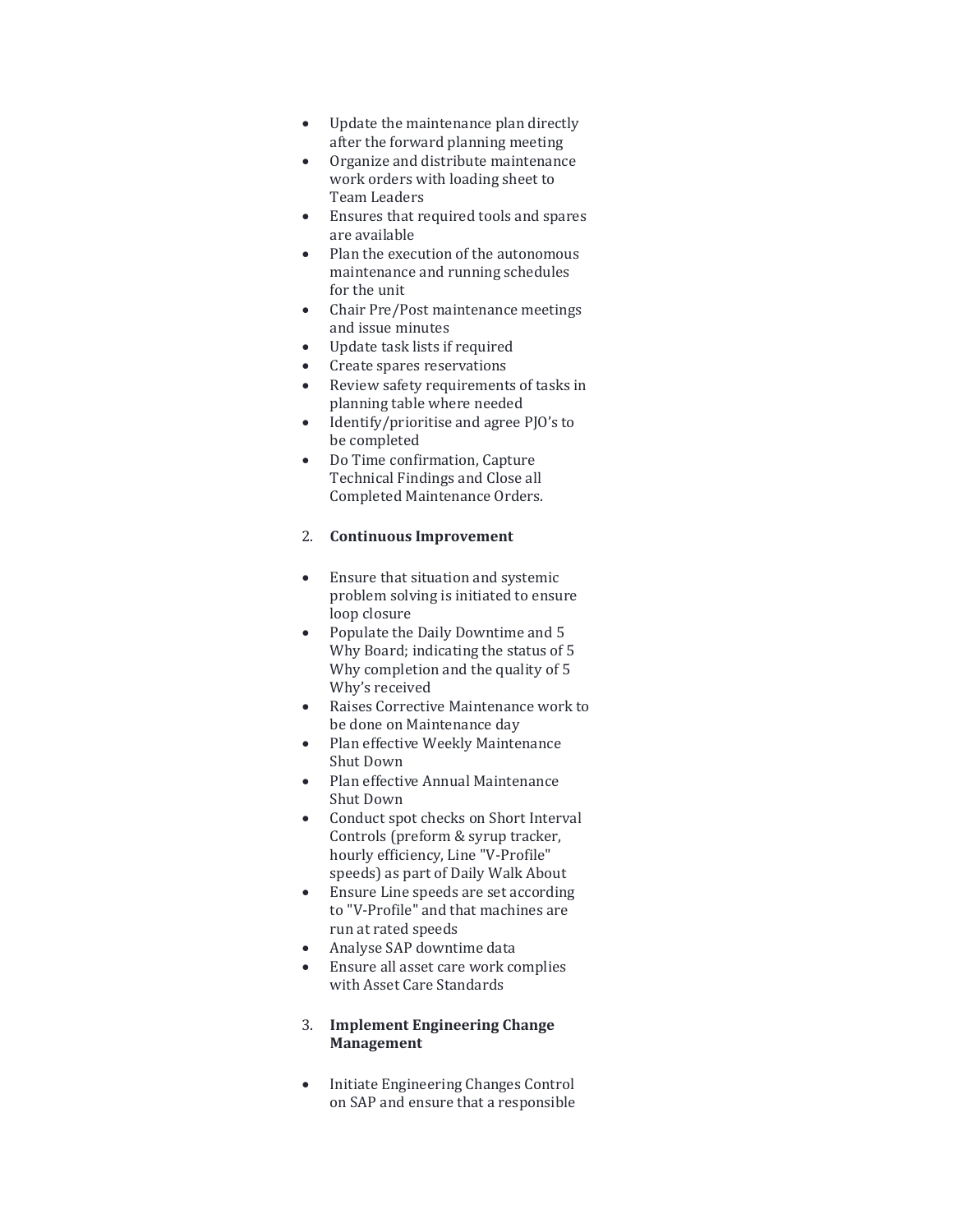person is assigned to execute the change

- Verify that the Engineering Changes have been executed successfully and documented
- Ensure that the required engineering change control documents have been updated and that the change request is closed

#### 4. **Maintenance Programme Development**

- Ensure effective safety awareness talks/incident recalls/Tool Box Talks
- Provide PPE and ensure compliance (Budget Availability)
- Ensure compliance to Permit to Work where required with Audit compliance
- Report incidents Level 3 Leadership
- Incident investigations to be closed in 24 hours
- Ensure identified safety hazards on line are managed to closure (including people behaviours)
- Attend and report into SHE Meeting
- Facilitate the teams risk management processes

### 5. **Breakdown Management**

- Verify content correct
- Recon to stoppage info
- Follow on work agreed
- CM tasks raised
- Close breakdown order

#### 6. **Manage the Maintenance Spares**

- Investigate & plan for upcoming promotions/new products/trials
- Train team members on new processes/procedures/technologies and ensure competence.
- Identify Productivity opportunities (People, Cost, CAPIN)
- Communicate benchmark shared learnings to team
- Facilitate the development and use of machine problem solving systems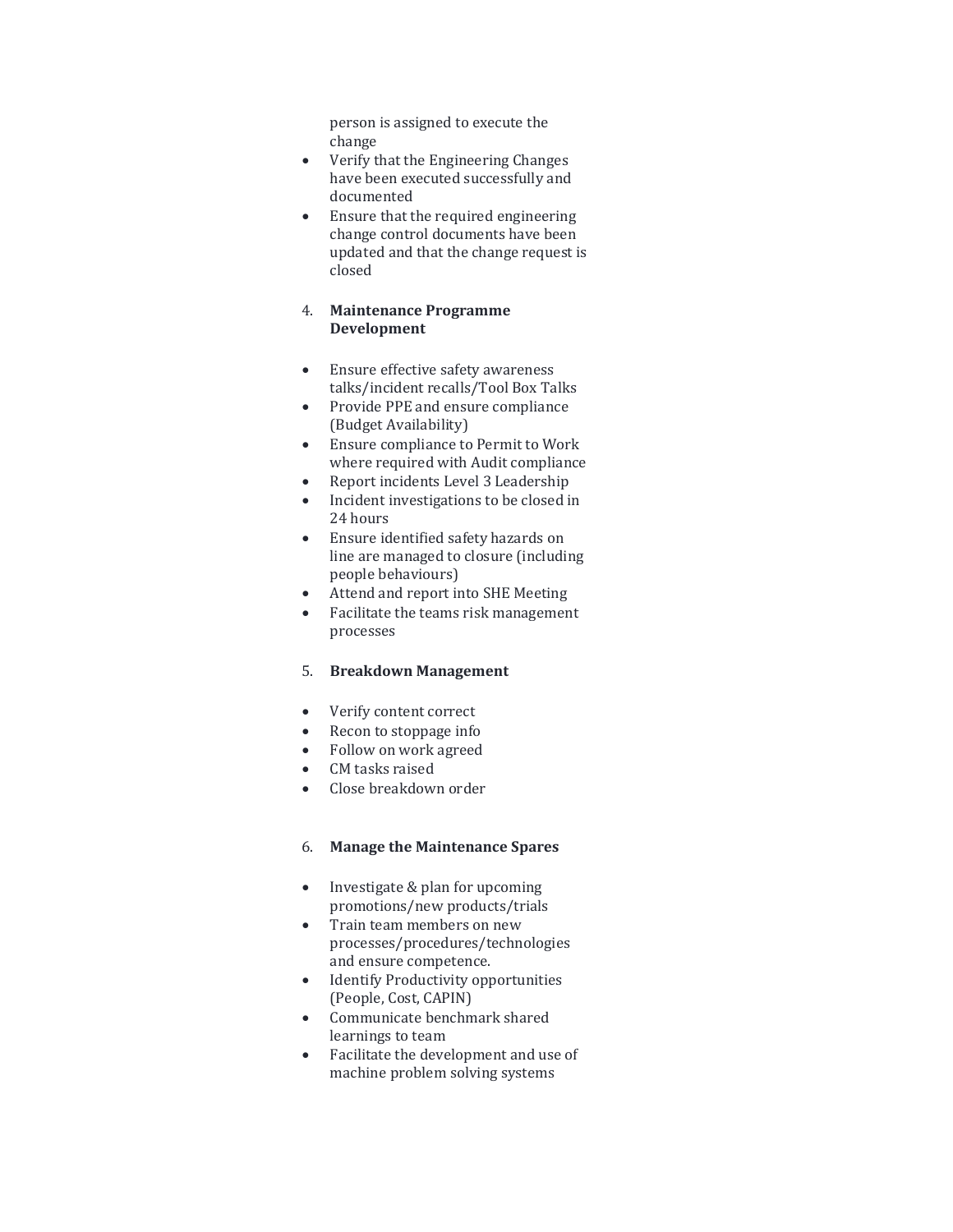• Ensure problem solving taking place and loop closure taking ( QFR/5why/FFA/End state analysis/ system analysis / stage

**Skills, Experience & Education** The incumbent should have at least an Engineering degree (Mechanical or Electrical) and a minimum of 3 to 5 years production engineering experience with 3 years in supervisory level. PC literate; proficiency in SAP and Microsoft office applications; strong communication skills, good leadership qualities, good analytical skills, and a demonstrated high level of integrity.

### **APPLICATION INSTRUCTIONS: [CLICK HERE TO APPLY](https://ccba.erecruit.co/candidateapp/Jobs/View/CCB220309-7)**

| 2. Job Title                             | <b>Mechanical Technician</b>                                                                                                                                                                                                                                                                                                                              |
|------------------------------------------|-----------------------------------------------------------------------------------------------------------------------------------------------------------------------------------------------------------------------------------------------------------------------------------------------------------------------------------------------------------|
| <b>Closing Date</b>                      | 2022/03/23                                                                                                                                                                                                                                                                                                                                                |
| <b>Reference Number</b>                  | CCB220310-2                                                                                                                                                                                                                                                                                                                                               |
| <b>Job Category</b>                      | Manufacturing                                                                                                                                                                                                                                                                                                                                             |
| Company                                  | Coca-Cola Kwanza (Tanzania)                                                                                                                                                                                                                                                                                                                               |
| <b>Job Type</b>                          | Permanent                                                                                                                                                                                                                                                                                                                                                 |
| <b>Location - Country</b>                | Tanzania                                                                                                                                                                                                                                                                                                                                                  |
| <b>Location - Province</b>               | Not Applicable                                                                                                                                                                                                                                                                                                                                            |
| Location - Town / City                   | Dar es Salaam                                                                                                                                                                                                                                                                                                                                             |
| <b>Job Description</b>                   | Coca-Cola Kwanza Ltd has an<br>exciting opportunity in<br>Manufacturing Department. We<br>are looking for a talented<br>individual with relevant skills and<br>experience in Engineering for<br>Mechanical Technician position,<br>which is based in Dar es salaam.<br>The successful candidate will<br>report directly to the Maintenance<br>Controller. |
| <b>Key Duties &amp; Responsibilities</b> | The incumbent will be responsible<br>to perform planned equipment                                                                                                                                                                                                                                                                                         |